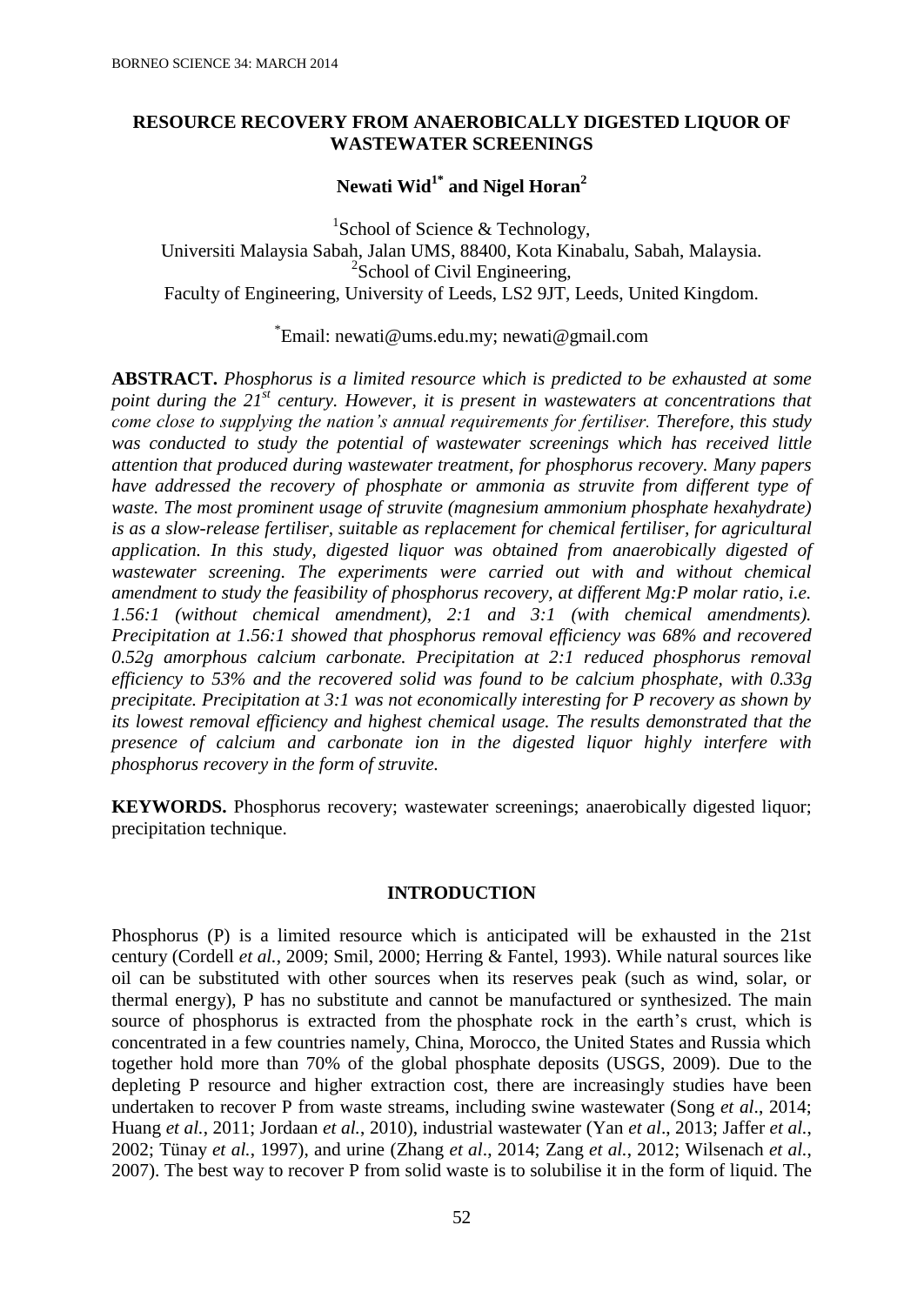use of anaerobic digestion (AD) technique to extract and solubilise P from solid waste has been extensively reported for the past 20 years. There are a number of studies have been reported in using anaerobic digested liquor from various type of solid wastes to recover P, but as yet non from wastewater screenings has been reported. As this material has received little attention, research on treatment of wastewater screenings by anaerobic digestion is rare.

Digestion of screenings can produce a liquid or biosolids mixture which is high in nitrogen and phosphorus that are valuable fertiliser components. AD will solubilise the nutrient and make them easy to recover. Currently, the removal and recovery of phosphate from anaerobically digested liquor (ADL) has been widely studied by using crystallisation or precipitation technique (Gaudie *et al*., 2014; Song *et al.*[, 2011;](#page-6-3) [Pastor](#page-6-4) *et al.*, 2010; Le Corre *et al.*, 2007; Yoshino *et al.*, 2003; Battistoni *et al*., 2002; Münch & Barr, 2001; 2000; [Booker](#page-5-0) *et al.*[, 1999\)](#page-5-0) . This technique has also been gaining attention as it can reduce nutrient load by preventing spontaneous solid deposits which can cause operational failure in the wastewater treatment plants (Doyle *et al.*, 2000; [Ohlinger](#page-6-5) *et al.*, 1999; [Mohajit](#page-6-6) *et al.*, 1989). Most of the phosphate salts produced from the precipitation technique is in the form of struvite, a white substance that shows potential as a slow-release fertiliser. The current study aims to examine the potential of anaerobically digested liquor of wastewater screenings, for phosphorus recovery in order to turn this waste into useful resources.

### **MATERIALS AND METHODS**

### *Anaerobically digested liquor (ADL)*

The ADL in this study was obtained from a mesophilic reactor digesting wastewater screenings. Prior to precipitation process, the ADL was centrifuged at 4000 rpm for 30 minutes. Following centrifugation, the effluents were filtered through a 0.45 µm membrane filter and transferred into glass bottles. The filtered ADL then divided into two portions to be used in precipitation with and without chemical amendment. The addition of chemicals was according to the molar ratio of  $PO_4^{3}$ ,  $NH_4^+$  and  $Mg^{2+}$  ions at 1:1:1 in solution. Initial concentrations of soluble phosphate ions  $(PO<sub>4</sub><sup>3</sup>)$ , ammonium ions  $(NH<sub>4</sub><sup>+</sup>)$ , magnesium ions  $(Mg<sup>2+</sup>)$  and calcium ions  $(Ca<sup>2+</sup>)$  were determined, respectively. The initial characteristics of the ADL used for precipitation with and without chemical amendment are summarised in Table 1. The molar ratio for precipitation process with chemical amendment was set at 2:1 and 3:1 and the chemical used was magnesium chloride  $(MgCl<sub>2</sub>)$ .

### *Precipitation process*

A precipitation reactor (PR) of 2.5 L volume with a conical bottom, made of transparent acrylic with a liquid circulation tube, a drain valve at the bottom and a peristaltic pump was used in this study. Initially 2.0 L of measured ADL was poured into a 2.0 L beaker and the pH was adjusted to 9.0 using 5.0 M NaOH and 2.0 M HCl and then transferred into the PR. The precipitation process was performed according to the method described by Le Corre et al., (2007) and Song *et al.*[, \(2011\)](#page-6-3). The precipitation process was performed with and without chemical amendment, depends on the molar ratio of  $PO<sub>4</sub><sup>3</sup>$ , NH<sub>4</sub><sup>+</sup> and Mg<sup>2+</sup>. Two types of magnesium,  $Mg(OH)$ <sub>2</sub> and  $MgCl<sub>2</sub>$ , are generally used in the chemical amendment process. In this study  $MgCl<sub>2</sub>$  was chosen because it dissociates faster than  $Mg(OH)<sub>2</sub>$  and results in shorter precipitation times. After the precipitation process, the precipitate was allowed to settle for 30 min before drained through the valve situated on the bottom of the reactor and separated from the liquid phase by centrifugation at 4000 rpm for 20 minutes. The supernatants were then decanted and the precipitate that formed was collected by filtration through a 0.45 µm membrane filter. Residual concentrations of  $Mg^{2+}$ ,  $NH_4^+$ ,  $PO_4^{3-}$  and  $Ca^{2+}$  in the supernatant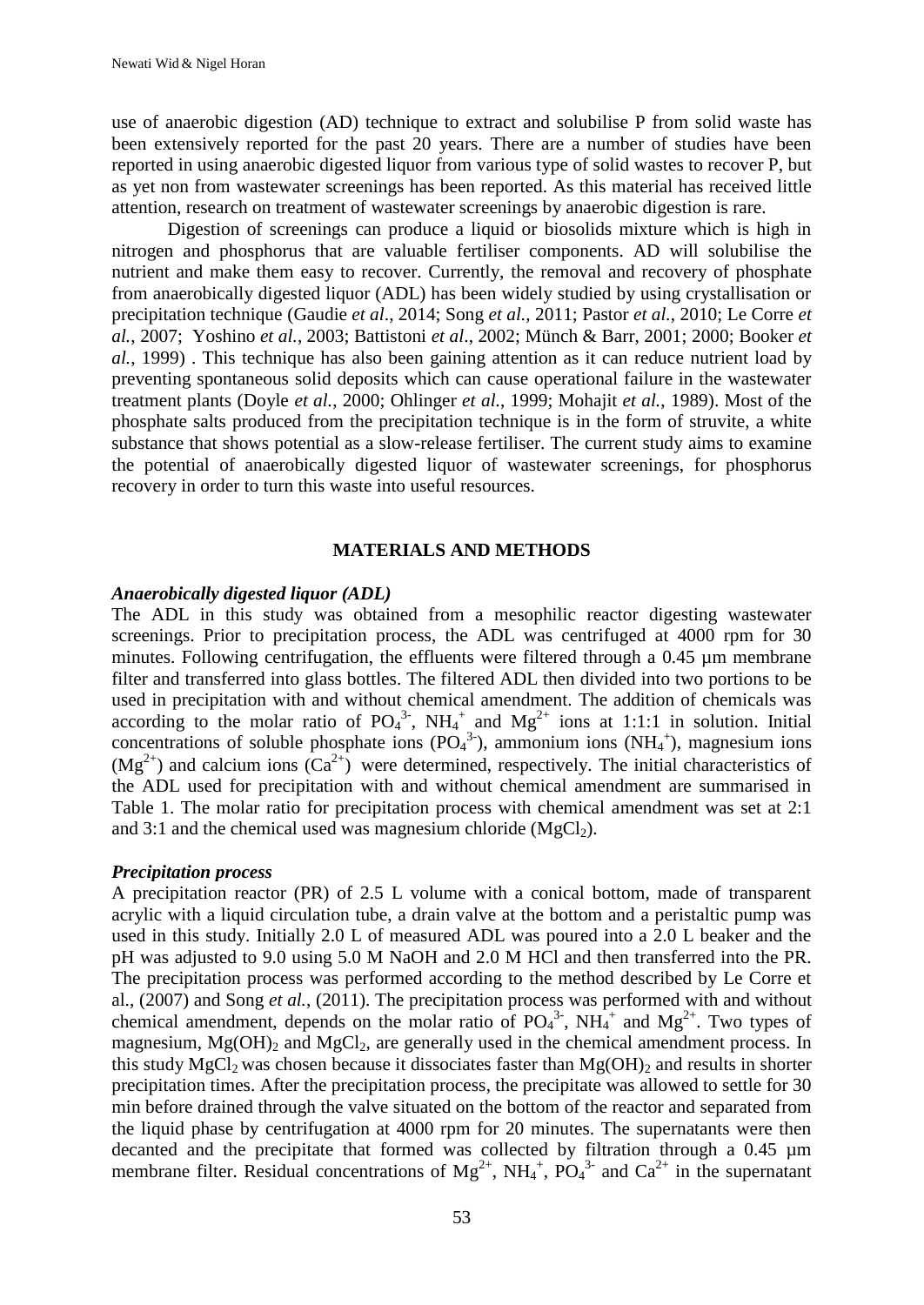were analysed. The precipitates separated from both centrifugation and filtration methods were dried in an incubator at 37<sup>o</sup>C for 24h and weighed. The collected dried precipitates were analysed for content and sent for XRD analysis.

| <b>ADL</b> character       | <b>Precipitation</b><br>without | <b>Precipitation</b> | chemical<br>with       |
|----------------------------|---------------------------------|----------------------|------------------------|
|                            | chemical amendment              | amendment            |                        |
|                            | Initial concentrations mg/L     | <b>Initial</b>       | concentrations<br>mg/L |
|                            | (mMol/L)                        | (mMol/L)             |                        |
| Molar ratio Mg:P           | 1.56:1                          | 2:1                  | 3:1                    |
| $Mg^{2+}$                  | 346.0 (14.4)                    | $326.4(13.6)*$       | 489.6 (20.4)*          |
| $\overline{\text{NH}_4}^+$ | 126.0(7.0)                      | 126.0(7.0)           | 126.0(7.0)             |
| $\overline{PO_4}^{3}$      | 879.4 (9.3)                     | 644.1(6.8)           | 644.1(6.8)             |
| $Ca^{2+}$                  | 231.5(5.8)                      | 147.3(3.7)           | 147.3(3.7)             |
| Alkalinity                 | 2000                            | 1500                 | 1500                   |
| (as CaCO <sub>3</sub> )    |                                 |                      |                        |

**Table 1. Characteristics of ADL for the precipitation process.**

### *Analytical methods and instrumentation*

All the analytical parameters were carried out following the procedures outlined in APHA (2005). The composition of the precipitates was characterised using X-ray diffraction (XRD) and the phosphorus removal and recovery assessment was done according the modified formula of Song *et al*., (2011) as shown in Equation 1.

 $PO<sub>4</sub>$ -P removal efficiency  $PO<sub>4</sub>$  influent -PO<sub>4</sub> effluent  $PO<sub>4</sub>$  influent Eq. 1

# **RESULTS AND DISCUSSION**

### *Phosphorus recovery from ADL of wastewater screenings*

The potential for P recovery was performed by precipitation process using ADL of wastewater screenings, with and without chemical addition. Compared to the supernatants used in previous studies, the concentration of  $PO<sub>4</sub><sup>3</sup>$  ions in this present study was very high, thus a high phosphate precipitation was expected. Previous studies mentioned that wastewater tends to be high in  $NH_4^+$  but deficient in  $Mg^{2+}$ . However in the present study, the concentration of  $Mg^{2+}$  was almost 3 fold higher than  $NH_4^+$  (Table 1). The high concentration of  $Mg^{2+}$  may due to the fact that the screenings used in this study was collected from an inlet work in Knostrop WWTP that processes waste collected from the south of Leeds, which is predominantly an industrial area. This might also reflect the higher P concentration compared to previous works.

### *Precipitation without chemical amendment*

The first set of the experiments was carried out without chemical amendment, because soluble concentrations of  $PO_4^3$ , NH<sub>4</sub><sup>+</sup> and Mg<sup>2+</sup> ions were sufficient for the precipitation. After almost 1h of reaction, the precipitate became heavier and settled to the bottom of the reactor. Theoretically, struvite will precipitate when the molar ratio of  $PO_4^{3}$ , NH<sub>4</sub><sup>+</sup> and Mg<sup>2+</sup> ions are present at least 1:1:1 in solution. However, previous studies have showed that  $Mg^{2+}$ concentration must be in excess relative to  $PO_4^3$  in order to induce high P removal and struvite precipitation (Chimenos *et al.*, 2003; Wang *et al.*, 2005; Jaffer *et al.*, 2002; Maekawa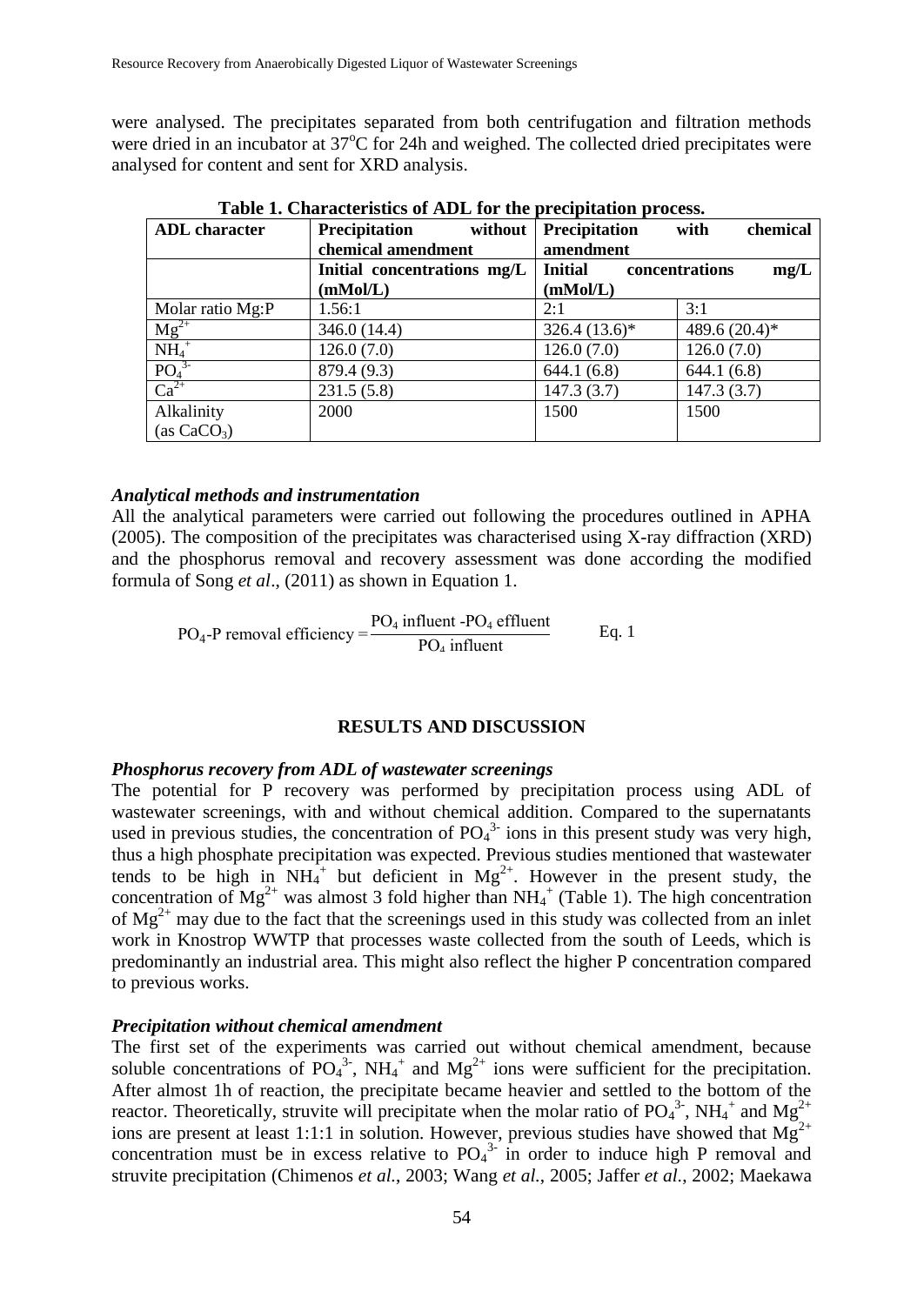*et al.*, 1995; Stratful *et al.*, 2001; Burns *et al.*, 2003; Jordaan *et al.*, 2010; Song *et al.*, 2011). In the present study, the initial molar ratio of the ADL was 1.56:1, so  $Mg^{2+}$  was sufficient to ensure high P removal and recovery. Therefore, no chemical amendment was performed. It was found 68% and 33% of P and N, respectively were removed by the precipitation (Figure 1), and 0.52 g solids were recovered.



**Figure 1. Removal efficiency of P and N at molar ratios studied.**

# *Precipitation with chemical amendment*

A similar physical observation was found from precipitation with chemical amendment as described before. At an increased Mg:P ratio of to 2:1 achieved by chemical amendment, P removal efficiency decreased from 68% to 53% (Figure 3), with 0.33 g solids were recovered. Previous observations have revealed high N:P will increase P removal. But in this current study, this does not affect P removal when the molar ratio of N:P increased from 0.76 to 1.03. A decrease in P removal efficiency at a higher Mg:P molar ratio suggests the presence of various ions in the ADL. If the solution contains negative ions, insoluble magnesium ammonium phosphate (struvite) will be more adhesive (Maekawa *et al.*, 1995) because struvite is reported has possessing a high negative charge at alkaline pH (Le Corre *et al.*, 2007; Bouropoulosa & Koutsoukos, 2000), consequently increasing P removal. However, a decrease in P removal efficiency in current study suggests that positive ions were also present which inhibited the precipitation process and decreased P removal efficiencies. For N removal, the results showed that molar ratios did not affect removal efficiency, i.e. 33% for all ratios studied. Table 2 reveals that there were significant losses of ions involved when the molar removed were compared with the recovered precipitate. It also found that the precipitation process shows no improvement at increased Mg:P to 3:1.

| Mg: P  | $Mg^{2+}$ |      |               | PO   |      |               | NH <sub>4</sub> |      |               |
|--------|-----------|------|---------------|------|------|---------------|-----------------|------|---------------|
|        | Rem.      | Rec. | Lost          | Rem. | Rec. | Lost          | Rem.            | Rec. | Lost          |
|        |           |      | $\frac{6}{9}$ |      |      | $\frac{6}{9}$ |                 |      | $\frac{6}{6}$ |
| 1.56:1 | 3.93      | 0.39 | 90            | 6.30 | 0.76 | 88            | 2.33            | 0.54 | 76            |
| 2:1    | 8.36      | 5.90 | 29            | 3.60 | 0.43 | 88            | 2.33            | 0.97 | 58            |
| 3:1    | 3.85      | 4.59 | 67            | 3.10 | 0.37 | 88            | 2.33            | 117  | 50            |

**Table 2. Concentrations of mole removed and recovered solids at different molar ratios.**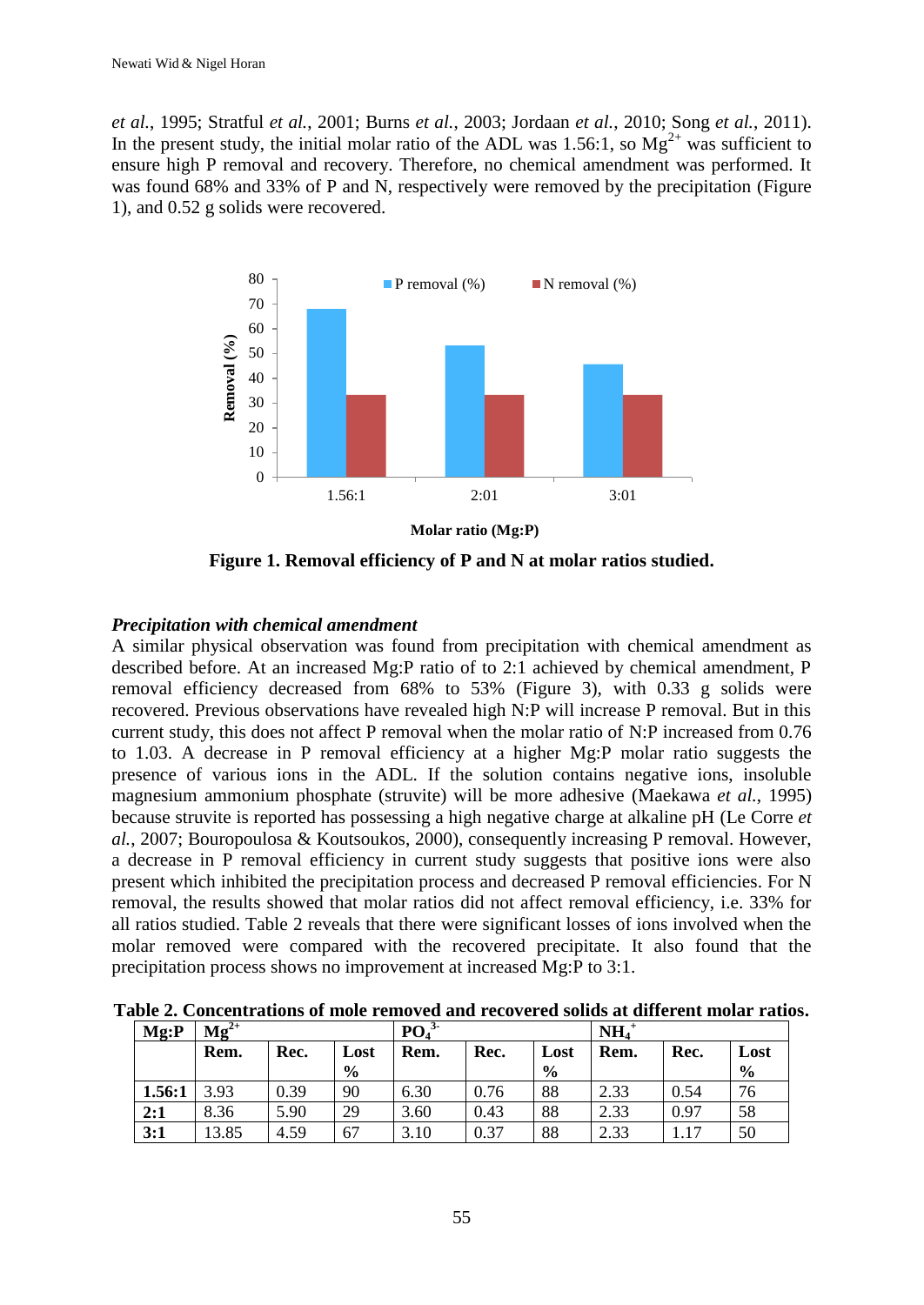#### *Determination of the recovered product*

In order to find the type of the precipitate that produced by the precipitation process, XRD analysis was performed on the recovered precipitate. Figure 2 shows a large non-flat background indicates high levels of amorphous material. It confirms that the only crystalline material present is calcium carbonate,  $CaCO<sub>3</sub>$  (also known as calcite) which is a very strong match with all peaks where the collected data can be attributed to this phase.



**Figure 2. XRD patterns of the recovered solid (1.56:1).**

The precipitate produced from the controlled precipitation (2:1 of Mg:P ratio) was also identified. The experimental results found that the recovered solid was not struvite even though  $Mg^{2+}$  concentration was higher than  $Ca^{2+}$  with 0.27:1 of Ca:Mg molar ratio. The XRD analysis identified it was calcium phosphate, in the form of hydroxylapatite (Figure 3). The XRD pattern matched the standard pattern for hydroxylapatite. The broad peaks suggest other type of calcium phosphate minerals may incorporate and overlap hydroxylapatite.



56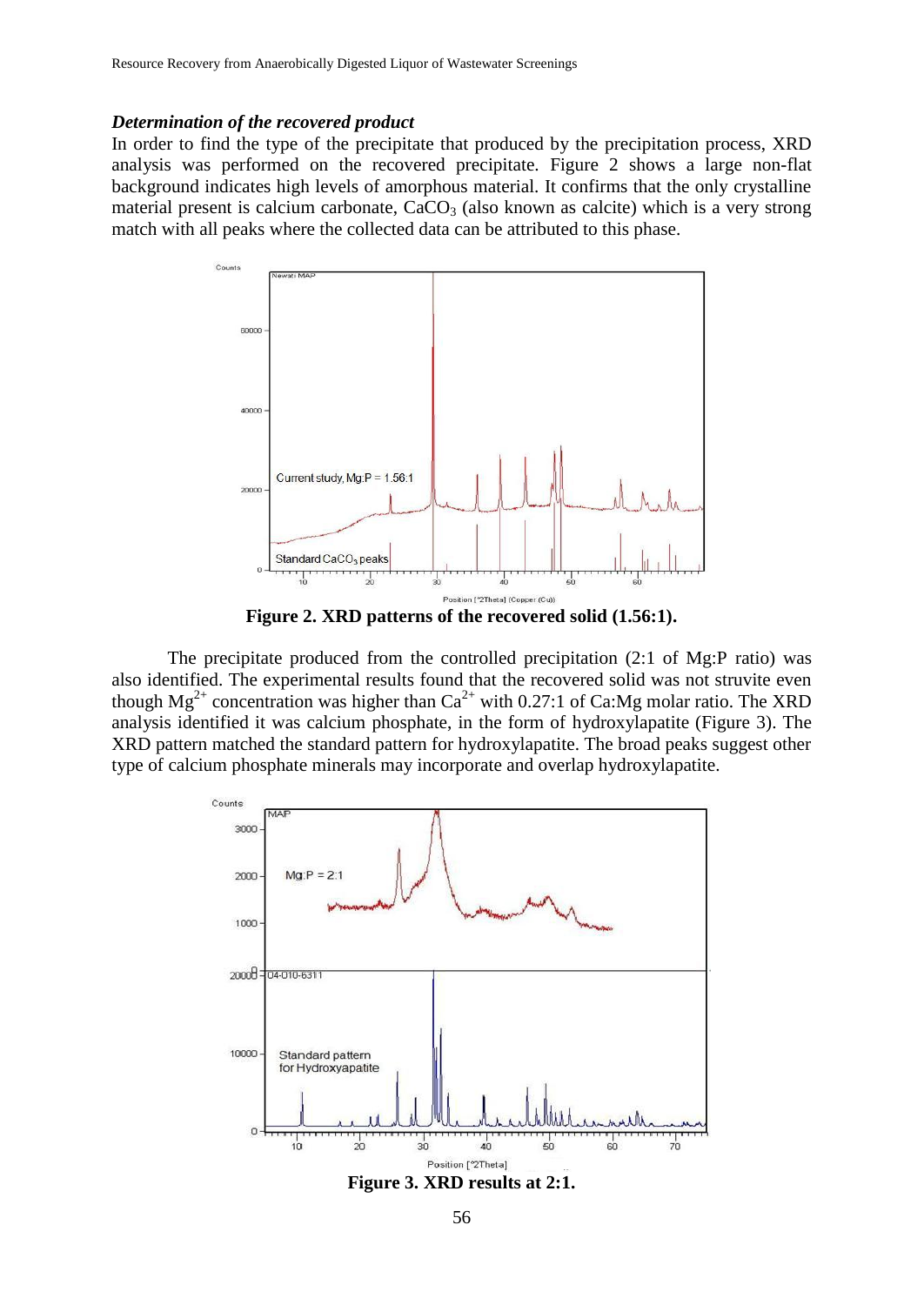The formation of calcium carbonate and calcium phosphate occurred instead of phosphate salts may be due to the higher concentration of  $CaCO<sub>3</sub>$  rather than phosphate in the ADL as shown in Table 1. Nevertheless, formation of calcium carbonate and calcium phosphate was not unusual in wastewater treatment process. The precipitated calcium phosphate can be used in manufacturing slow-release phosphate fertiliser and as a soil conditioner. Substantial removal of phosphorus but low removal of nitrogen from the digested liquor increased the N:P ratio in the final effluent and could be applied directly on land without accumulating P in the soil.

### **CONCLUSIONS**

Precipitation experiments were carried out using ADL of wastewater screenings in a precipitation reactor. High concentrations of soluble  $PO_4^3$  and  $NH_4^+$  with adequate  $Mg^{2+}$  in the ADL provide an excellent opportunity to achieve P recovery as struvite. The concentrations were found even higher than the concentration in wastewater that have been reported in literature. The ADL precipitation found 0.52 g solids was recovered when a chemical source was not added, where the Mg:P was 1.56:1. At this molar ratio, 68% P and 33% N were removed from the ADL. However, the brown-white precipitate was found to be amorphous calcium carbonate after confirmation by XRD analysis. This indicates that  $PO<sub>4</sub><sup>3</sup>$ and  $Mg^{2+}$  were not completely involved in the precipitation. Given the information from previous studies mentioning that  $Mg^{2+}$  must be higher than  $PO_4^{3-}$  in order to induce high P recovery in the form of struvite, the Mg:P ratio was increased to 2:1 and 3:1 by adding  $MgCl<sub>2</sub>$ .

It would be expected that when Mg is added, P will be removed with a high efficiency, in the form of struvite. However, when the Mg:P increased to 2:1 and then to 3:1, the P removal efficiency was found to decrease to 53% and 46%, respectively. There was no effect on N removal efficiency with 33% for all ratios studied. The precipitate from 2:1 was then analysed but not for 3:1 given that the removal efficiency was the lowest and not economically viable due to its higher chemical usage. The identification analysis proved that the 0.33 g of recovered solids at 2:1 Mg:P molar ratio, was calcium phosphate (hydroxylapatite) with no indication of struvite formation.

Formation of calcium carbonate and calcium phosphate in an attempt to precipitate struvite from the ADL shows that the presence of carbonate and calcium ions had a large impact on struvite formation. However, the recovered calcium phosphate still can be used in manufacturing slow-release phosphate fertiliser, a soil conditioner and even can be applied directly on land for agricultural purposes. Overall, from this study, recovery of phosphorus from waste streams will not only alleviate environmental problems, but also ease the stress on depleted resources, i.e. phosphorus.

#### **REFERENCES**

- Battistoni, P., De Angelis, A., Prisciandaro, M., Boccadoro, R., & Bolzonella, D. 2002. P Removal from Anaerobic Supernatants by Struvite Crystallization: Long Term Validation and Process Modelling. *Water Research,* **36(8)**: 1927-1938.
- <span id="page-5-0"></span>Booker, N. A., Priestley, A. J., & Fraser, I. H. 1999. Struvite Formation in Wastewater Treatment Plants: Opportunities for Nutrient Recovery. *Environmental Technology,* **20(7)**: 777-782.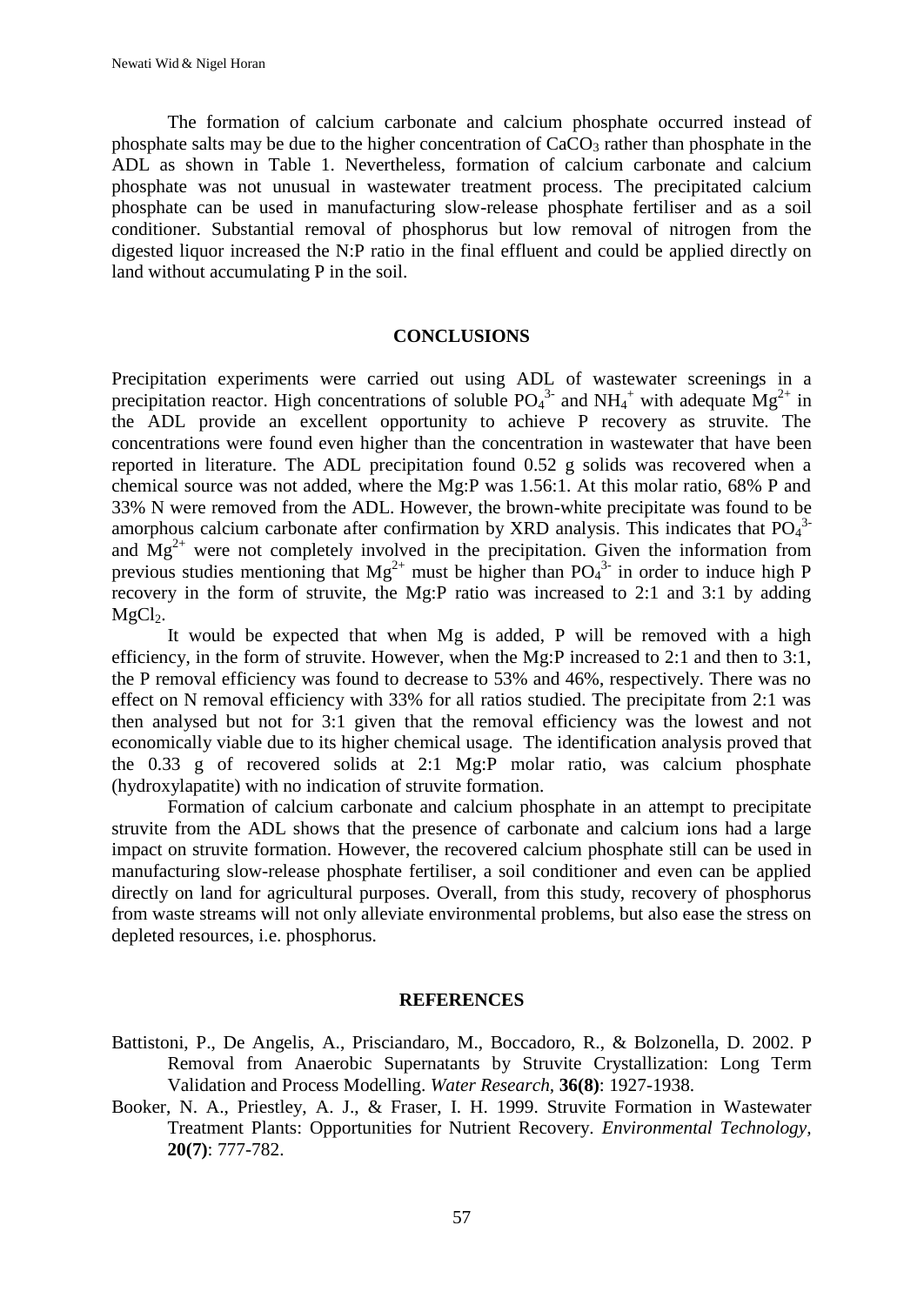- Burns, R. T., Moody, L. B., Celen, I., & Buchanan, J. R. 2003. Optimization of Phosphorus Precipitation from Swine Manure Slurries to Enhance Recovery. *Water Science and Technology: a Journal of the International Association on Water Pollution Research,* **48(1)**: 139-146.
- Chimenos, J. M., Fernández, A. I., Villalba, G., Segarra, M., Urruticoechea, A., Artaza, B., & Espiell, F. 2003. Removal of Ammonium and Phosphates from Wastewater Resulting from the Process of Cochineal Extraction using Mgo-containing By-product. *Water Research,* **37(7)**: 1601-1607.
- Cordell, D., Drangert, J.-O., & White, S. 2009. The Story of Phosphorus: Global Food Security and Food for Thought. *Global Environmental Change,* **19(2)**: 292-305.
- Doyle, J. D., Philp, R., Churchley, J., & Parsons, S. A. 2000. Analysis of Struvite Precipitation in Real and Synthetic Liquors. *Process Safety and Environmental Protection,* **78(6)**: 480-488.
- Gaudie, A., Xia, S., Jiang, W., Zhou, L., Zhang, Z., Hermanowicz, S. W., Xu, X., & Shen, S. 2014. Enhanced Struvite Recovery from Wastewater using A Novel Cone-inserted Fluidized Bed Reactor. *Journal of Environmental Science*, **26**: 765-774.
- Herring, J. & Fantel, R. 1993. Phosphate Rock Demand into the Next Century: Impact on Wolld Food Supply. *Natural Resources Research,* **2(3)**: 226-246.
- <span id="page-6-0"></span>Huang, H., Xu, C., & Zhang, W. 2011. Removal of Nutrients from Piggery Wastewater Using Struvite Precipitation and Pyrogenation Technology. *Bioresource Technology,* **102(3)**: 2523-2528.
- <span id="page-6-2"></span>Jaffer, Y., Clark, T. A., Pearce, P. & Parsons, S. A. 2002. Potential Phosphorus Recovery by Struvite Formation. *Water Research,* **36(7)**: 1834-1842.
- Jaffer, Y., Clark, T. A., Pearce, P., & Parsons, S. A. 2002. Potential Phosphorus Recovery by Struvite Formation. *Water Research,* **36(7)**: 1834-1842.
- <span id="page-6-1"></span>Jordaan, E. M., Ackerman, J., & Cicek, N. 2010. Phosphorus Removal from Anaerobically Digested Swine Wastewater Through Struvite Precipitation. *Water Science & Technology,* **61(12)**: 3228-3234.
- Le Corre, K. S., Valsami-Jones, E., Hobbs, P., Jefferson, B., & Parsons, S. A. 2007. Struvite Crystallisation and Recovery asing a Stainless Steel Structure as a Seed Material. *Water Research,* **41(11)**: 2449-2456.
- Maekawa, T., Liao, C.-M., & Feng, X.-D. 1995. Nitrogen and Phosphorus Removal for Swine Wastewater using Intermittent Aeration Batch Reactor Followed by Ammonium Crystallization Process. *Water Research,* **29(12)**: 2643-2650.
- <span id="page-6-6"></span>Mohajit, K. Bhattarai, K., Taiganides, E. P., & Yap, B. C. 1989. Struvite Deposits in Pipes and Aerators. *Biological Wastes,* **30(2)**: 133-147.
- Münch, E. V. & Barr, K. 2001. Controlled Struvite Crystallisation for Removing Phosphorus from Anaerobic Digester Sidestreams. *Water Research,* **35(1)**: 151-159.
- <span id="page-6-5"></span>Ohlinger, K. N., Young, T. M. & Schroeder, E. D. 1999. Kinetics Effects on Preferential Struvite Accumulation in Wastewater. *Journal of Environmental Engineering,* **125(8)**: 730–737.
- <span id="page-6-4"></span>Pastor, L., Mangin, D., Ferrer, J., & Seco, A. 2010. Struvite Formation from the Supernatants of an Anaerobic Digestion Pilot Plant. *Bioresource Technology,* **101(1)**: 118-125.
- Smil, V. 2000. Phosphorus in the Environment: Natural Flows and Human Interferences. *Annual Review of Energy and the Environment,* **25**: 53 – 88.
- Song, Y., Dai., Y., Hu, Q., Yu, X., & Qian, F. 2014. Effects of Three Kinds of Organic Acids on Phosphorus Recovery by Magnesium Ammonium Phosphate (MAP) Crystallization from Synthetic Swine Wastewater. *Chemosphere*, **101**: 41-48.
- <span id="page-6-3"></span>Song, Y.-H., Qiu, G.-L., Yuan, P., Cui, X.-Y., Peng, J.-F., Zeng, P., Duan, L., Xiang, L.-C. & Qian, F. 2011. Nutrients Removal and Recovery from Anaerobically Digested Swine